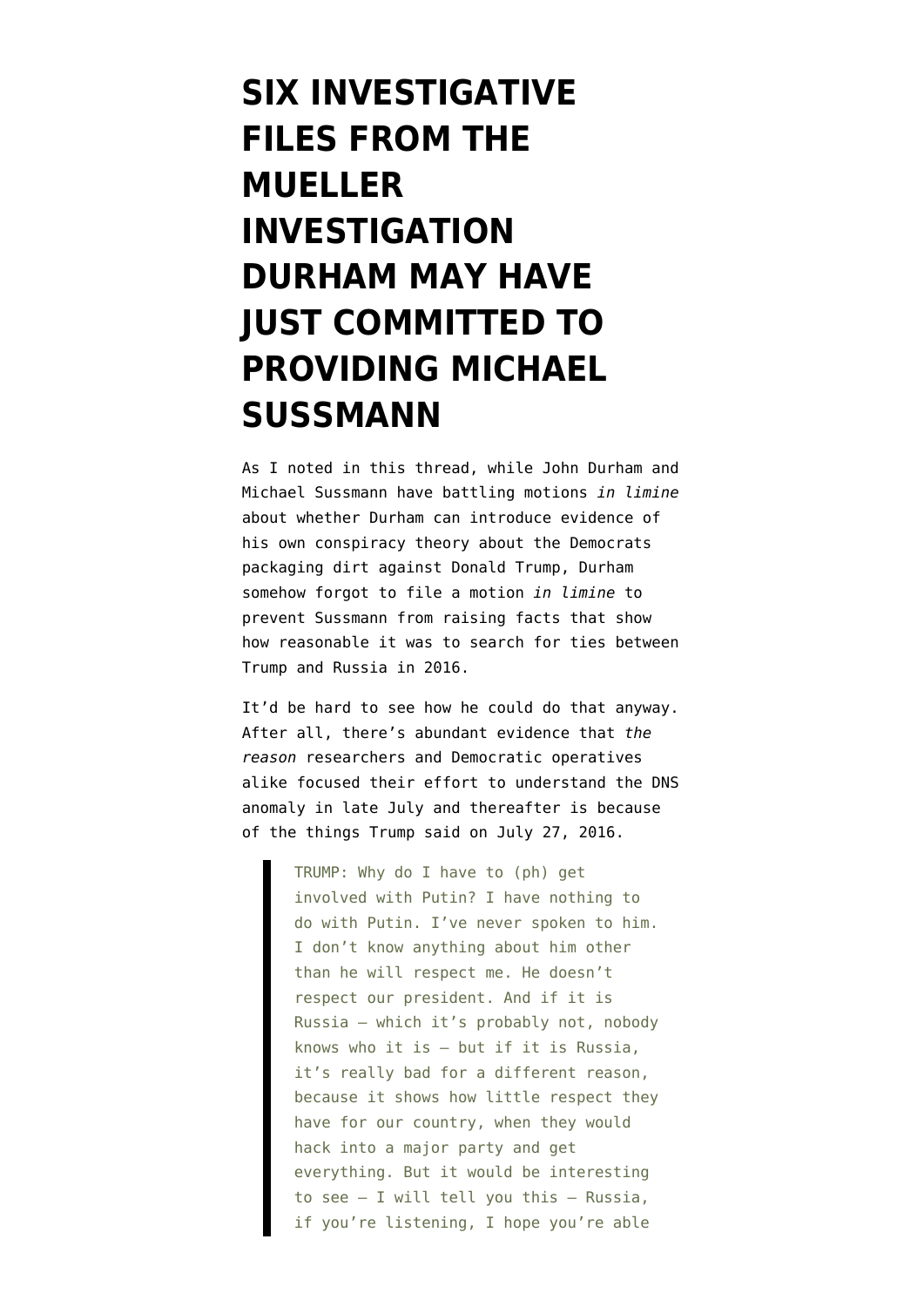to find the 30,000 e-mails that are missing. I think you will probably be rewarded mightily by our press. Let's see if that happens. That'll be next. Yes, sir…

[snip]

TRUMP: Excuse me, listen. We wanted to; we were doing Miss Universe 4 or 5 years ago in Russia. It was a tremendous success. Very, very successful. And there were developers in Russia that wanted to put a lot of money into developments in Russia. And they wanted us to do it. But it never worked out.

Frankly I didn't want to do it for a couple of different reasons. But we had a major developer, particular, but numerous developers that wanted to develop property in Moscow and other places. But we decided not to do it.

## [snip]

QUESTION: I would like to know if you became president, would you recognize (inaudible) Crimea as Russian territory? And also if the U.S. would lift sanctions that are (inaudible)?

TRUMP: We'll be looking at that. Yeah, we'll be looking. [my emphasis]

Particularly if Sussmann knew in real time — as the Hillary campaign did — that a renewed wave of attacks by Russia started immediately after Trump's comments, Sussmann can fairly explain that, in their attempt to understand the correlation suggesting causation between Trump's request and the attack, the anomalous DNS data seeming to suggest communication between Trump and Alfa Bank might explain the connection. In fact, the inference that Russia's back channel was Alfa Bank had some backing (LetterOne Board Member Richard Burt [had been involved in](https://www.documentcloud.org/documents/20401920-201102-mueller-report#document/p114/a2094941) [reviewing Trump's first foreign policy speech](https://www.documentcloud.org/documents/20401920-201102-mueller-report#document/p114/a2094941)),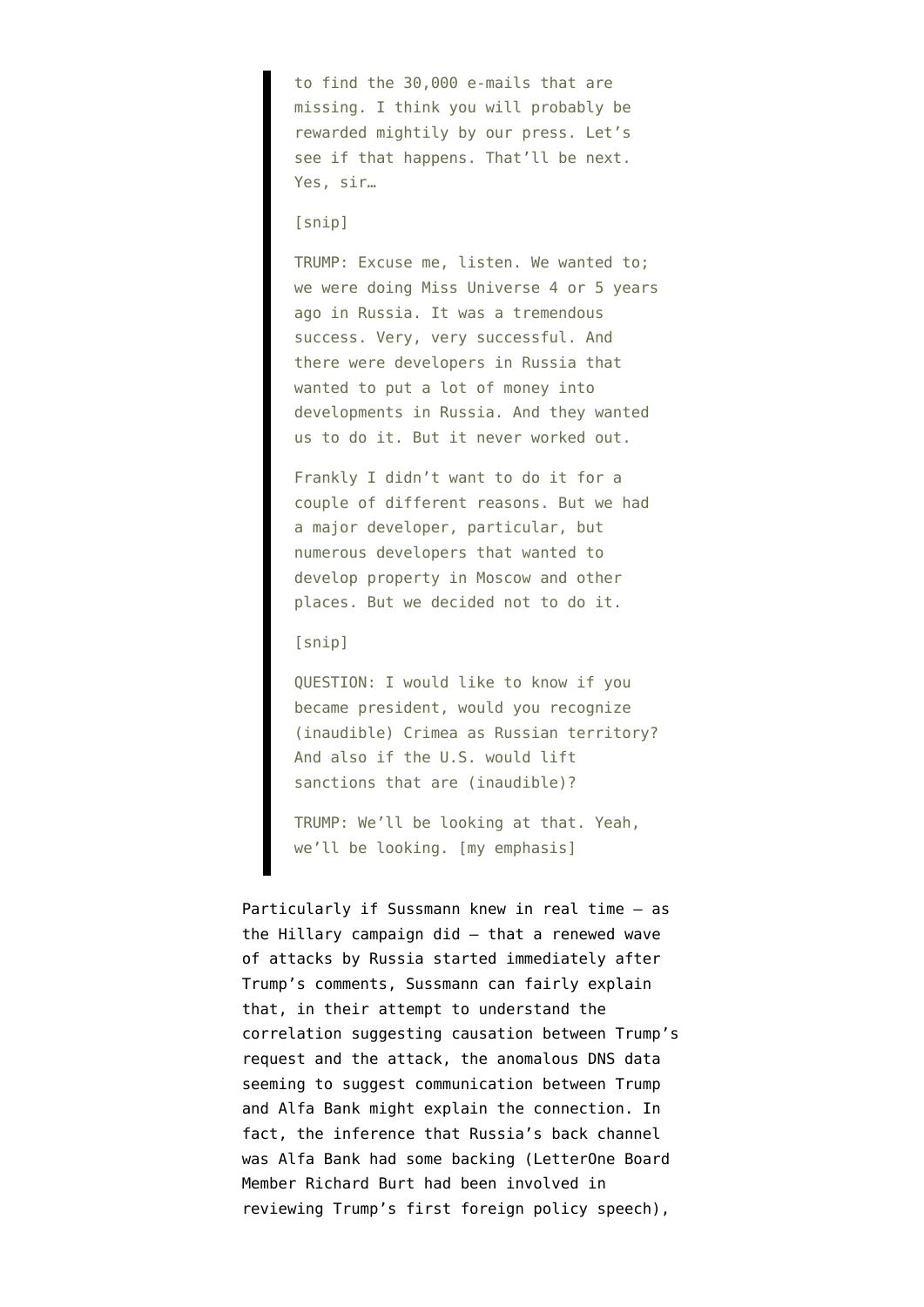though the actual back channels were Paul Manafort and Roger Stone. So it was reasonable to try to understand the possibility of that back channel and reasonable to share with the FBI data reflecting that possibility.

For his part, given the way that Durham has *always* obscured when in late July the effort to research Trump got started, he's likely to rely on [a document](https://www.courtlistener.com/recap/gov.uscourts.dcd.191592/gov.uscourts.dcd.191592.261.5_2.pdf) — which may be dated July 26 or may be dated July 28, but which [the Intelligence](https://www.courtlistener.com/recap/gov.uscourts.dcd.191592/gov.uscourts.dcd.191592.261.4.pdf) [Community judged might be a fabrication](https://www.courtlistener.com/recap/gov.uscourts.dcd.191592/gov.uscourts.dcd.191592.261.4.pdf) in real time — claiming that Hillary had already decided to tie Trump and Russia together.



Given the timing of the increased effort to understand the Alfa Bank anomaly and the explicit references to Trump's July 27 comments, Sussmann must be permitted to show how Trump's July 27 comments were part of his state of mind when he went to the FBI and made his actions (and, indeed, the privilege claims Durham is now trying to pierce) reasonable.

Had Durham left well enough alone, that might be all Sussmann could ask to present at trial. But if Durham tries to rely on that sketchy intelligence report or if he wins his bid to present his full conspiracy theory, then it opens him up to far great discovery obligations. They include the investigative files on the following people Mueller investigated:

Richard Burt: The [Mueller Report describes](https://www.documentcloud.org/documents/20401920-201102-mueller-report#document/p172/a2094940) that, after Vladimir Putin ordered Petr Aven to seek to establish a back channel with Trump after the election, Aven approached Richard Burt, with whom he served on the board of LetterOne, to attempt to reach out. But Burt had played a role in outreach to the Trump campaign long before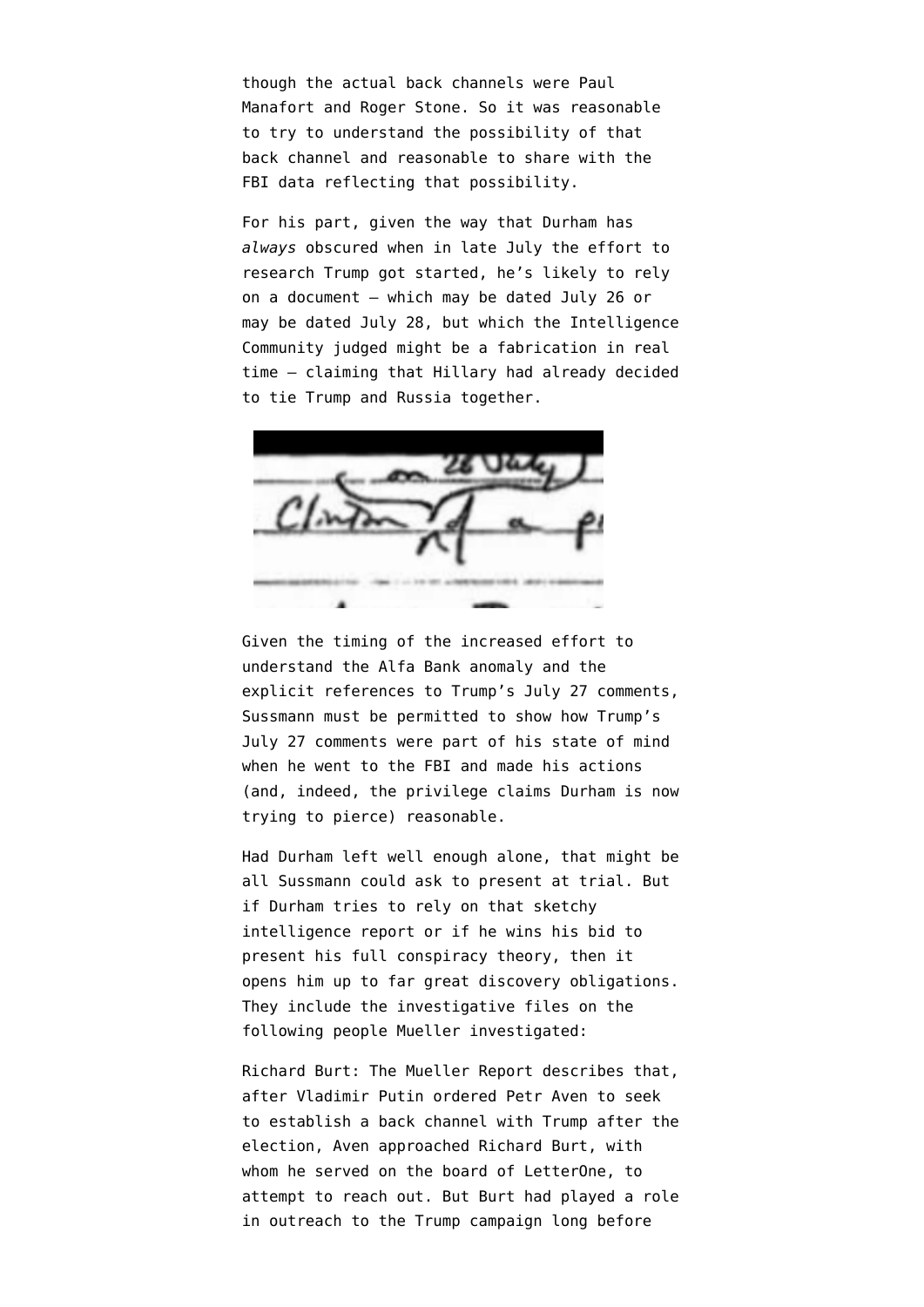that, in an April 2016 Center for National Interest review of Trump's first foreign policy speech. Burt was also present at two CNI-hosted speeches, one in June and August, at which "the participants addressed U.S. relations with Russia, including how U.S. relations with NATO and European countries affected U.S. policy toward Russia." Indeed, according to Burt's interview report, *[he](https://www.documentcloud.org/documents/6792384-6th-Mueller-Document-FOIA-Response.html#document/p21/a2094942)* [was the one](https://www.documentcloud.org/documents/6792384-6th-Mueller-Document-FOIA-Response.html#document/p21/a2094942) focusing on NATO and Europe. Burt's [publicly released](https://www.documentcloud.org/documents/6792384-6th-Mueller-Document-FOIA-Response.html#document/p13/a554272) [interview report](https://www.documentcloud.org/documents/6792384-6th-Mueller-Document-FOIA-Response.html#document/p13/a554272) remains heavily redacted, including numerous redactions of material that was, in March 2020, still under investigation. Given that Durham wants to litigate whether it was realistic to think Trump might have a back channel through Richard Burt, Durham probably needs to provide the Burt-related materials to Sussmann.

Roger Stone: It is a fact that, on July 31, 2016 — during a period, starting at least by July 25, when he was actively seeking to optimize the files Russia stole from Hillary — Roger Stone had two conversations with Donald Trump and afterwards [sent draft tweets](https://www.documentcloud.org/documents/7039357-200818-SSCI-Russia-Report#document/p251/a577024) promising a new peace deal with Putin for Trump to use in the coming days.

> (U) On Sunday July 31, at 9:15 p.m., the day after speaking at length with Manafort, Stone called Gates.1550 Ten minutes later, Stone had two phone calls with Trump that lasted over ten minutes. 1551 Stone then emailed Jessica Macchia, one of Trump's assistants, eight draft tweets for Trump, under the subject line "Tweets Mr. Trump requested last night."1552 Many of the draft tweets attacked Clinton for her adversarial posture toward Russia and mentioned a new peace deal with Putin, such as "I want a new detente with Russia under Putin."1553 (U) At 10:45 p.m. that same evening, Stone emailed Corsi again with the subject line "Call me MON[day]" and writing that "Malloch should see Assange."1554 (U) The next morning,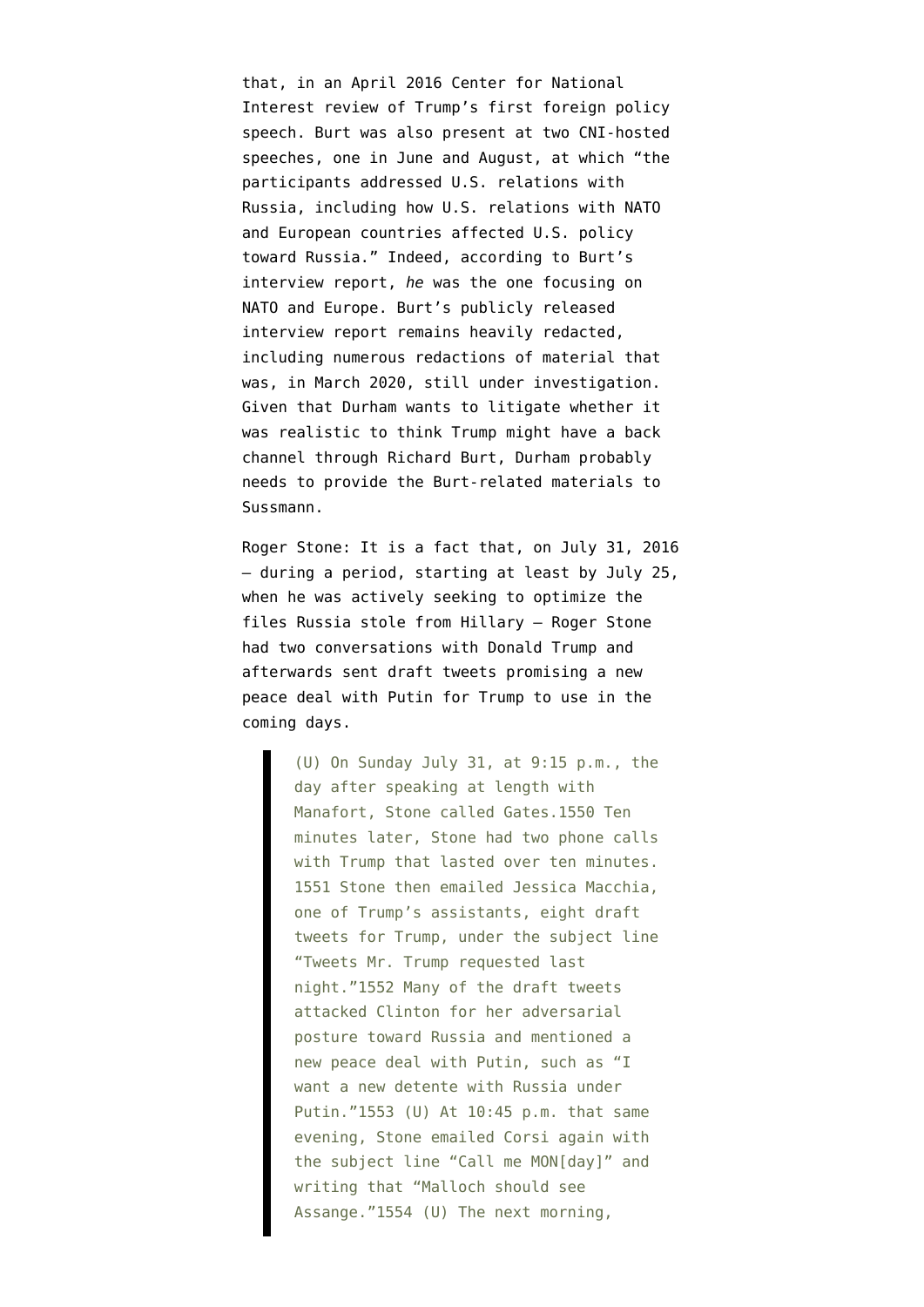August 1, Stone again spoke twice with Trump. 1555 Stone later informed Gates of these calls. 1556 According to an email that morning from Stone to Macchia, Trump had "asked [Stone] for some other things" that Stone said he was "writing now."1557

1551 (U) Records reviewed by the Committee showed a six minute call from Stone to Trump on July 31 at approximately 9:25 p.m. and a fiveminute call from Stone to himself at approximately 9:36 p.m. See AT&T Toll records, Roger Stone/Drake Ventures (ATTSSCI00039). Evidence introduced at trial against Stone showed corresponding calls with Trump at those same times and for the same length of time, including a call from Trump at the number "-1" to Stone at 9:36 p.m. See United States v. Stone, Gov. Ex. 148; United States v. Stone, Gov. Ex. 164; Testimony of Michelle Taylor, United States v. Stone, pp. 348-349. This suggests that that Trump's phone would sometimes appear in another person's phone records as that person calling him or herself, or as a call with phone number "-1." A number of such calls appear in Stone's records and others, including records provided by Donald Trump Jr., during relevant time periods, but the Committee did not investigate those additional calls further.

1552 (U) Email, Stone to Macchia, July 31, 2016 (TRUMPORG\_18\_001307).

1553 (U) Ibid One draft tweet referenced the Clinton Foundation. Stone followed up about the tweets with Rhona Graff the following morning, August 1, to make sure Trump received them. Email, Stone to Graff, August 1, 2016 (TRUMPORG \_ 18\_001310).

1555 (U) AT&T toll records, Roger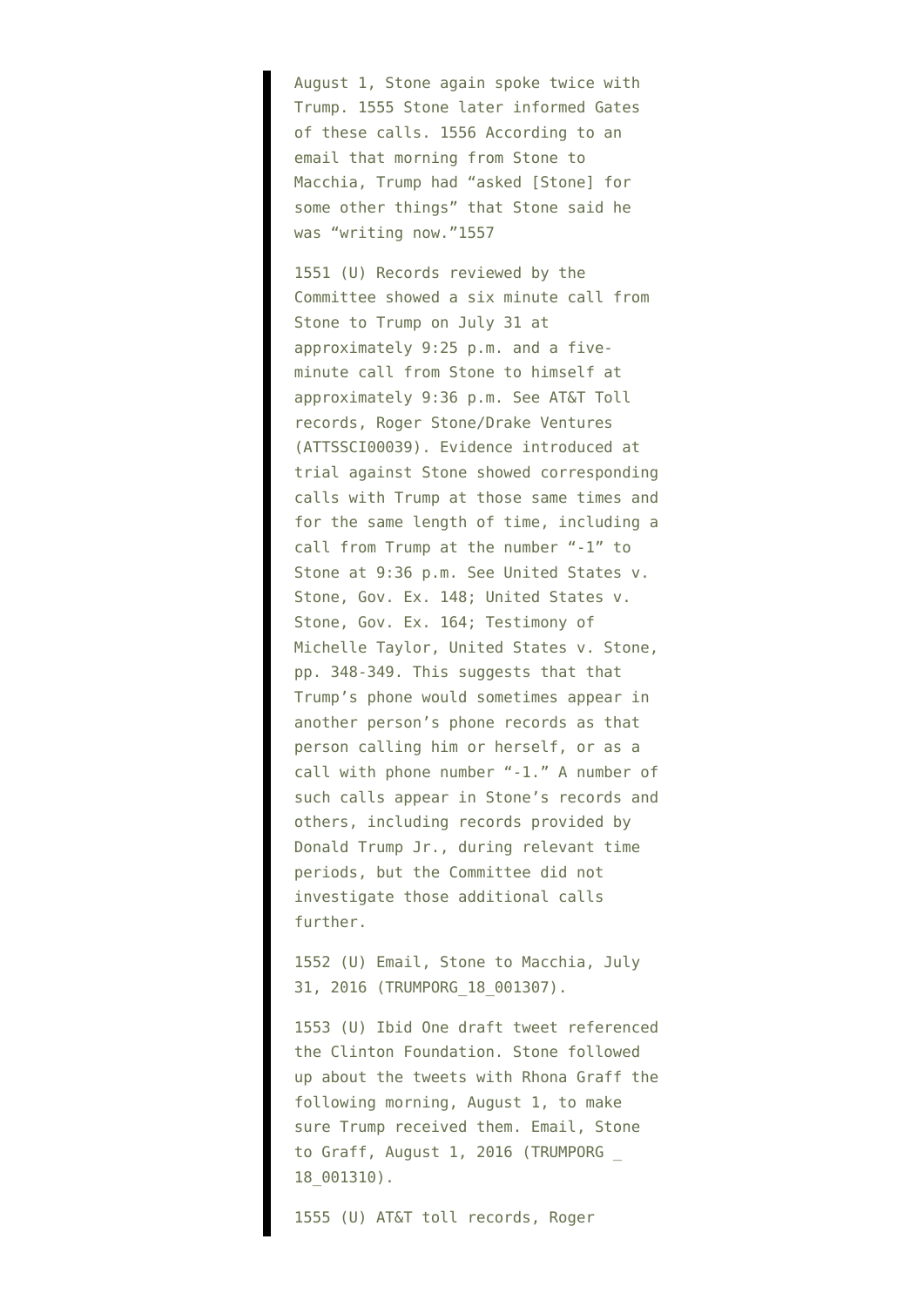Stone/Drake Ventures.

1556 (U) Text message, Stone to Gates, August 2, 2016 (United States v. Stone, Gov. Ex. 20) ("Spoke to Trump a cpl of times.").

1557 (U) Email, Stone to Macchia, August 1, 2016 (TRUMPORG\_l8\_001315).

It is also a fact that while most of Trump's aides said that Trump ad-libbed that "Are you listening" comment, [Rick Gates testified](https://www.documentcloud.org/documents/7039357-200818-SSCI-Russia-Report#document/p246/a2002920) that Stone was stating — before flip-flopping on the issue days later — that Russia may have the emails, implying that Stone could have been the source of that comment along with the scripted tweets. Indeed, from that April 2016 foreign policy speech, Stone was [demanding](https://beta.documentcloud.org/documents/7213866-160412-Gates-Stone-Texts#document/p1/a2002946) that Gates allow him to have input on Trump's foreign policy statements.



It is also a fact that by August 2018, the FBI had evidence that led them to suspect that Stone [had learned of](https://www.documentcloud.org/documents/6879593-180820-Stone-AT-T#document/p12/a562235) the Guccifer 2.0 persona before it went live on June 15, 2016. Given how centrally Durham has made the July 2016 start date of the research into the Alfa Bank anomalies, he may be on the hook for providing details showing that Stone already had a back channel by then. That's all the more true if Durham wants to rely on that intelligence product focusing on Guccifer 2.0.

Paul Manafort, Konstantin Kilimnik, and Alex Van der Zwaan: With his motion *in limine*, Durham has formally noticed that he wants to litigate at trial whether it was fair for people acting on behalf of Hillary — to say nothing of researchers collaborating with DARPA and the FBI or a private citizen with an established record conducting infosec inquiries into threats to the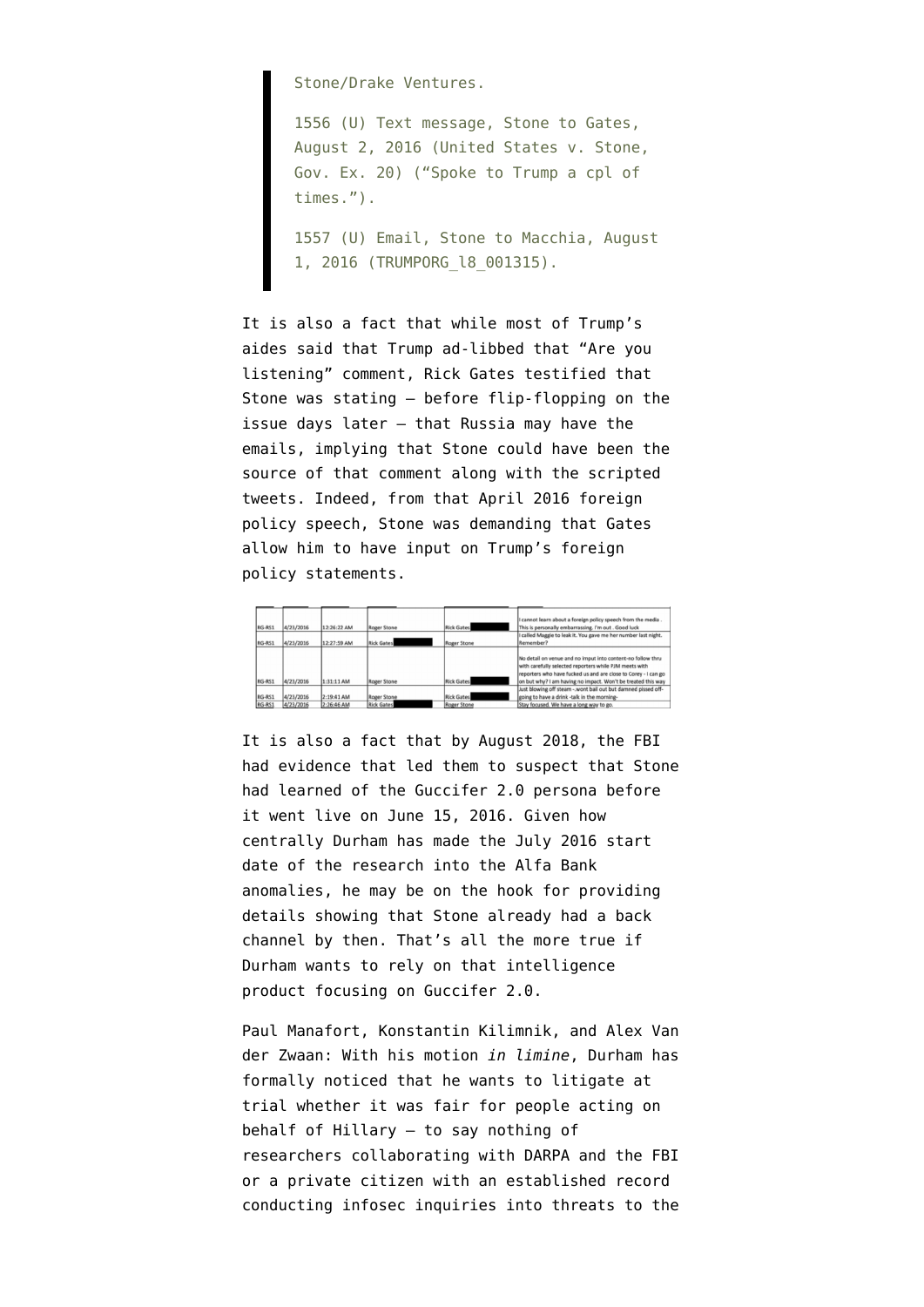United States — to want to inquire into the following topics:

- Illegal financial relationships between Oligarchs close to Putin and those close to Trump
- Laundering of Russian-backed money through Cyprus
- The actions of those married to the children of Alfa Bank's founders
- Sanctions violations and FEC regulations implicated by Fancy Bear's ongoing attack on the election

Durham suggests the only reason someone would want to research such topics was unfounded animus directed at Trump. But the results of the Mueller inquiry — to say nothing of what the ongoing investigation [confirming Konstanin](https://www.emptywheel.net/2021/04/15/treasury-states-as-fact-that-konstantin-kilimnik-shared-polling-data-with-russian-intelligence/) [Kilimnik did](https://www.emptywheel.net/2021/04/15/treasury-states-as-fact-that-konstantin-kilimnik-shared-polling-data-with-russian-intelligence/), in fact, share Trump's campaign strategy with Russian intelligence agencies prove that all these concerns not only had merit, but proved to be absolutely correct.

At least one person close to Donald Trump, Manafort, *did* have illegal financial relationships with Oligarchs close to Putin: the Campaign Manager who got fired for such ties in the middle of this intensifying focus on the Alfa Bank anomalies. That person *did* launder the money he made from them through Cyprus. How that Campaign Manager — who was working for "free" got paid remains a mystery, implicating FEC regulations. And some of the other actions implicating the Russian operation that FEC's General Counsel [found reason to believe amounted](https://www.fec.gov/data/legal/matter-under-review/7207/) to a campaign finance violations include:

> Trump's request, "Russia are you listening?"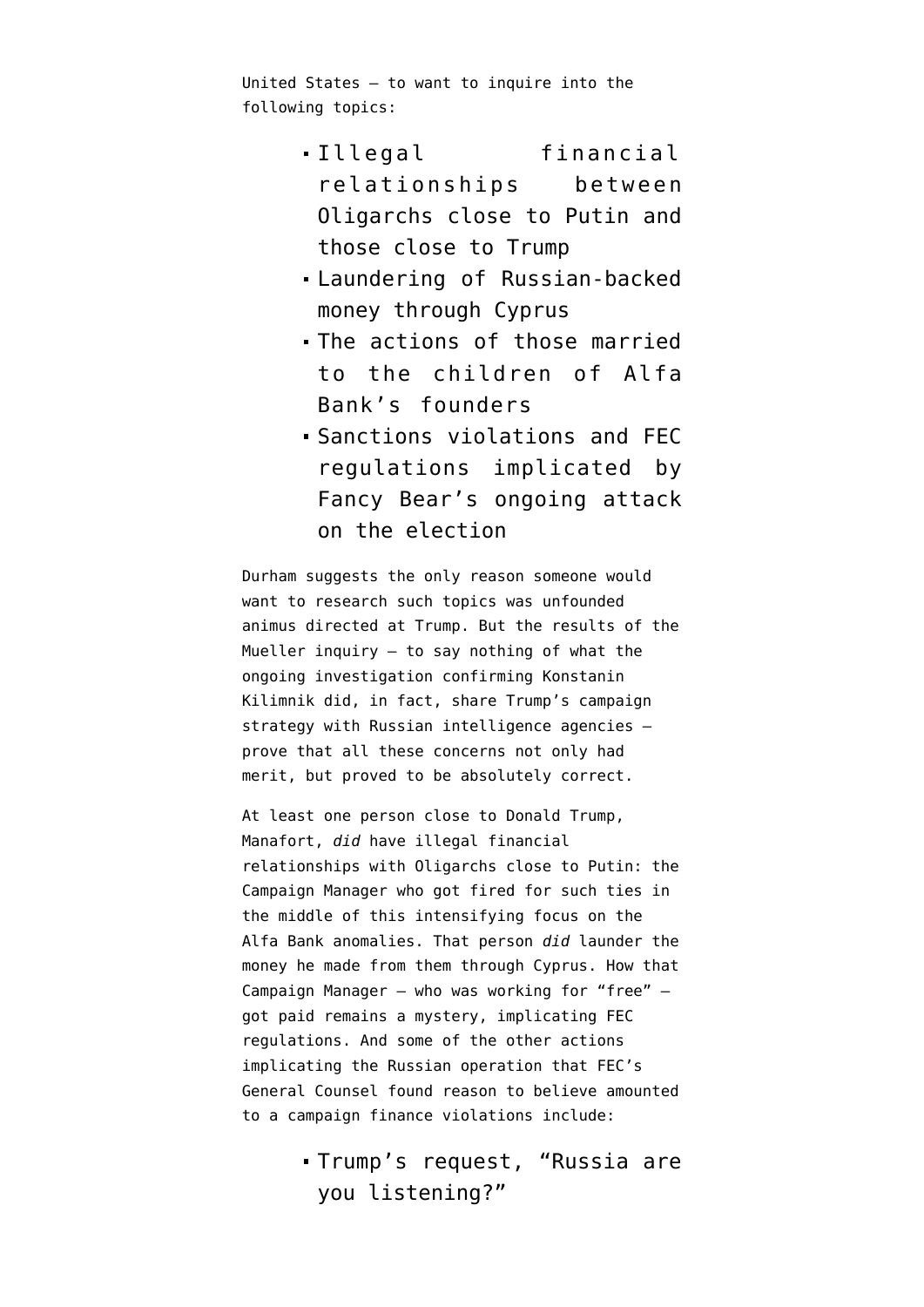- Illegal donations from Cambridge Analytica
- An in-kind donation for hacking Hillary
- Internet Research Agency donation of trolling to support Trump

While Democrats didn't block the much smaller violation tied to the dossier, Republicans [have](https://www.thedailybeast.com/donald-trump-is-now-miraculously-43-0-against-partisan-fec) [blocked](https://www.thedailybeast.com/donald-trump-is-now-miraculously-43-0-against-partisan-fec) Trump from any accountability for his likely campaign finance violations involved with accepting help from Russia.

Meanwhile, in the very same weeks when those Durham claims were involved in a malicious conspiracy targeting the children-in-laws of Alfa Bank's founders, German Khan's son-in-law, Alex Van der Zwaan, was taking action on Rick Gates' orders to cover up Manafort's ties to those Oligarchs. Van der Zwaan would, at first, lie to Mueller about the actions he took [in](https://www.documentcloud.org/documents/21031656-16th-mueller-foia-release#document/p442/a2049085) [response to Gates' orders](https://www.documentcloud.org/documents/21031656-16th-mueller-foia-release#document/p442/a2049085) starting on September 7, 2016, including [a call to Kilimnik](https://abcnews.go.com/Politics/indictment-alex-van-der-zwaan/story?id=61149095), whom Van der Zwaan [understood to be](https://www.documentcloud.org/documents/21031656-16th-mueller-foia-release#document/p422/a2094943) a former Russian spy.

> In or about September 2016, VAN DER ZW AAN spoke with both Gates and Person A regarding the Report. In early September 2016, Gates called VAN DER ZWAAN and told him to contact Person A. After the call, Gates sent VAN DER ZWAAN documents including a preliminary criminal complaint in Ukraine via an electronic application called Viber. VAN DER ZWAAN then called Person A and discussed in Russian that formal criminal charges might be brought against a former Ukrainian Minister of Justice, Law Finn A, and Manafort. VAN DER ZWAAN recorded the call. VAN DER ZWAAN then called the senior partner on the Report at Law Firm A and partially recorded that call. Finally, VAN DER ZWAAN called Gates and recorded the call. VAN DER ZWAAN also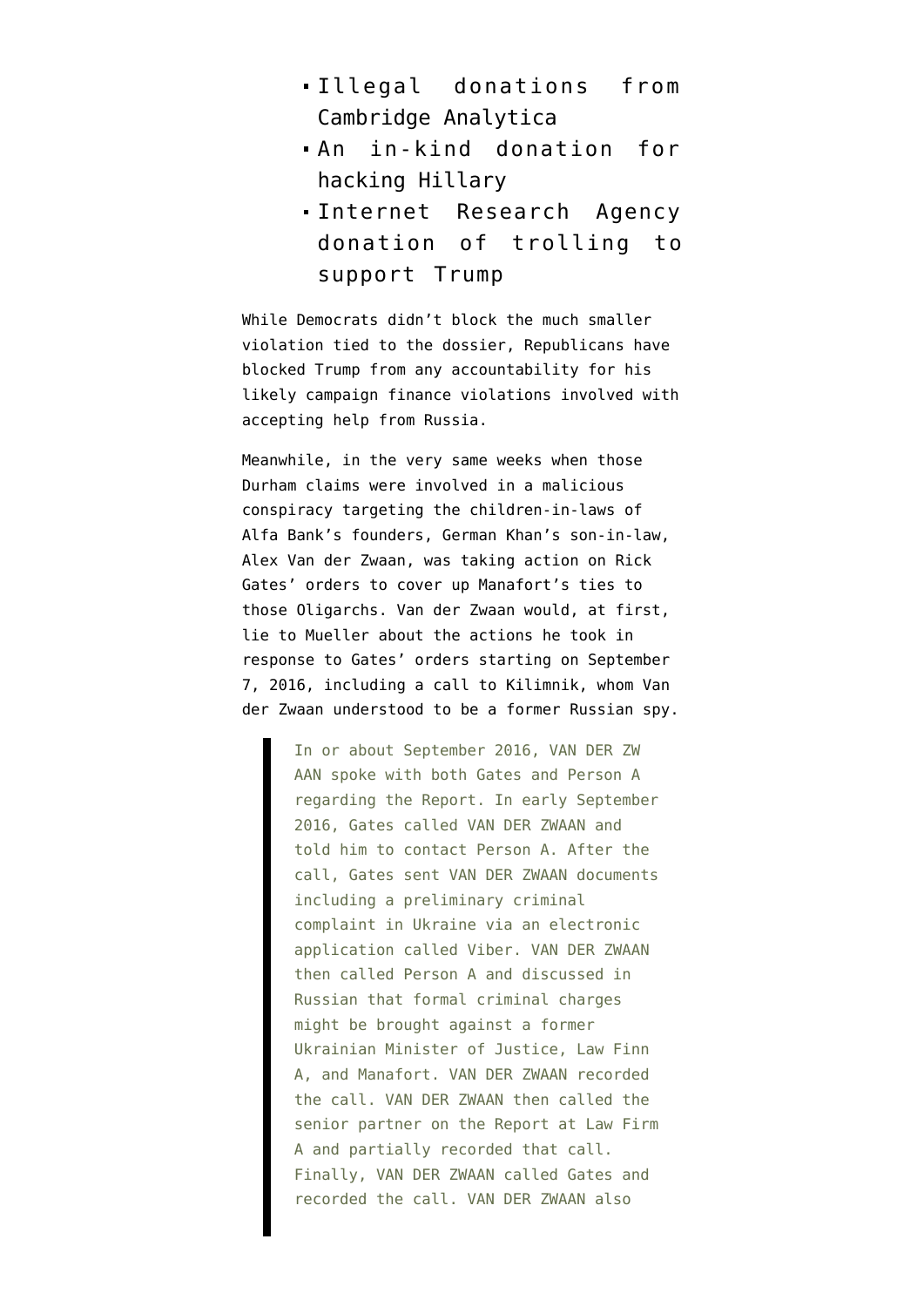## took notes of the calls.

If Durham wants to argue that it was unreasonable to inquire into whether German Khan's son-in-law might be involved in illicit doings with Oligarchs tied to Putin and people close to Trump, he needs to provide Sussmann the details of the cover-up that Van der Zwaan conducted with Kilimnik and Rick Gates just days before Sussmann's meeting with James Baker. He needs to allow Sussmann to show that evidence in DOJ's possession shows that not only was it a valid subject of inquiry, but precisely the thing April Lorenzen was concerned *might* be going on *was* going on, in real time.

Michael Cohen: With his untimely 404(b) notice, Durham informed Sussmann that he also wants to claim the dossier was part of the conspiracy he was trying to cover up by lying, even though he has provided no evidence that Sussmann knew Christopher Steele was sharing those reports with the FBI. By making it an issue, though, Durham also makes Michael Cohen's real secret communications with the Kremlin, which disinformation in the dossier seemed tailored to obscure, an issue. That's all the more true given that Trump's "Russia are you listening" comments also included statements that — Cohen has described recognizing in real time — were a lie that covered up that Trump was still chasing an impossibly lucrative real estate deal that involved a former GRU officer and one of two sanctioned banks when he claimed to have decided not to pursue one. This topic is all the more pertinent given that Trump Organization [withheld](https://www.emptywheel.net/2019/07/20/the-curious-treatment-of-michael-cohens-trump-organization-email/) the documents reflecting these secret back channel communications from Congress and Trump [demonstrably lied](https://www.emptywheel.net/2019/07/22/congress-already-has-evidence-trump-lied-under-oath-to-robert-mueller/) to Mueller about the topic. If Durham wants to argue it was implausible to think Michael Cohen had back channel communications with the Kremlin, then he needs to give Sussmann all the evidence that not only was it not implausible, but it was fact.

I've seen no hint that Sussmann's attorneys want to turn Sussmann's trial into the trial of